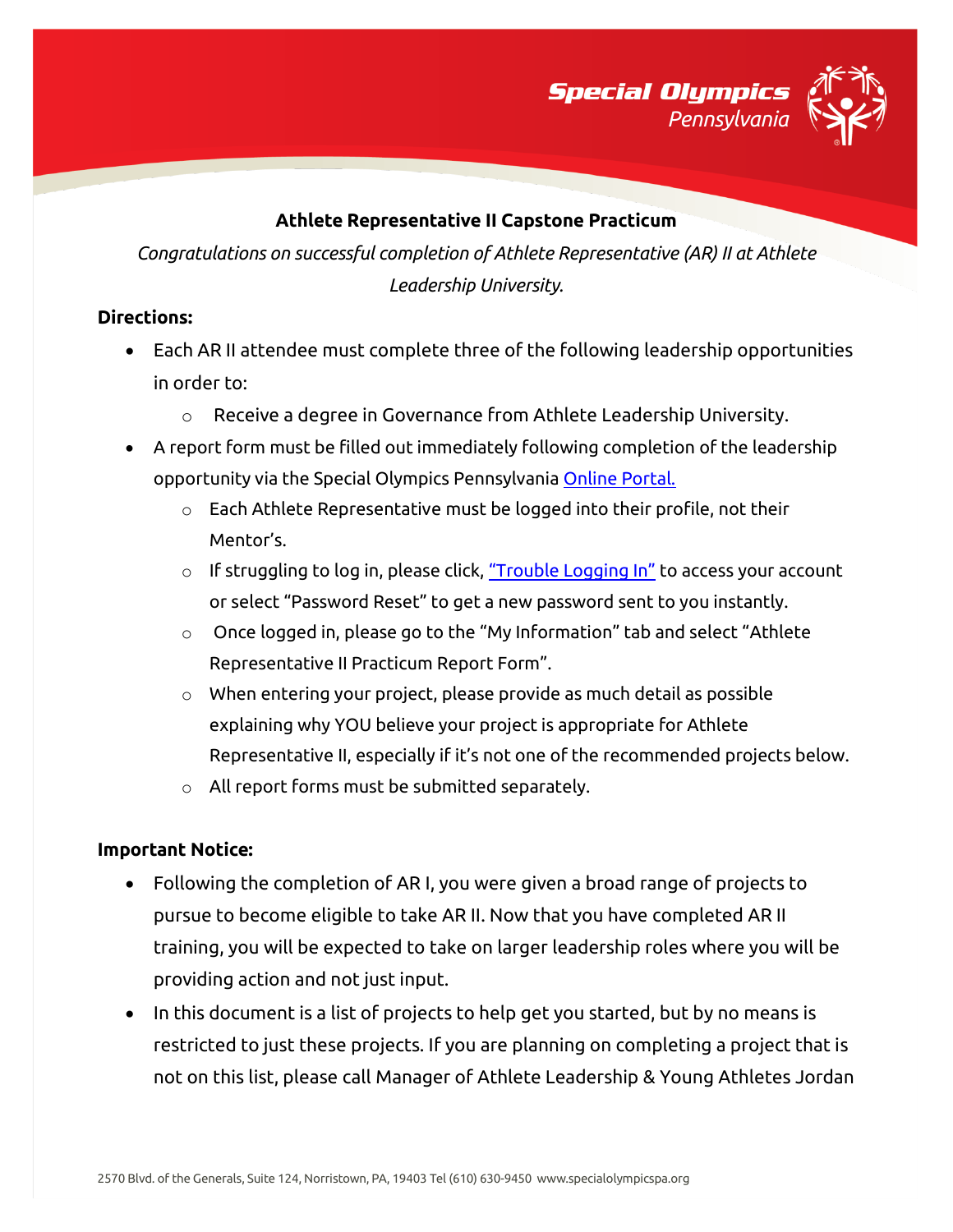Schubert, at 610-630-9450 ext. 236 before beginning your project to determine whether it would be appropriate to use towards your AR II Practicum.

## **Leadership Opportunities:**

# **1. Set up personal e-mail account and have a minimum of 10 contacts in your address book.**

- Communication is often the biggest struggle between athletes, the local program and state office. By creating a personal e-mail account, you will help eliminate the communication barriers that exist.
- You must have 10 contacts in your address book, check and respond to emails at least once a week.
	- 8 athletes in your local program.
	- **Local program manager.**
	- Manager of Athlete Leadership & Young Athletes

oPlease work with your mentor to set up and manage a personal e-mail account.

### **2. Create an ALT Directory.**

- Once an ALT has been started an ALT in your program, the next important thing is being able to maintain consistent communication with each member.
- Creating an ALT Directory will help you and your mentor stay in contact with each member and share ideas, questions or concerns between meetings.
	- If ALT applications were used, confirm with each member that the contact information (email and phone) is still current.
	- **IF ALT applications were not used, gather contact information** (email and phone) before, during or after a meeting.
	- Once a directory has been created, ensure ALT members, local program management team and Manager of Athlete Leadership & Young Athletes receive a copy.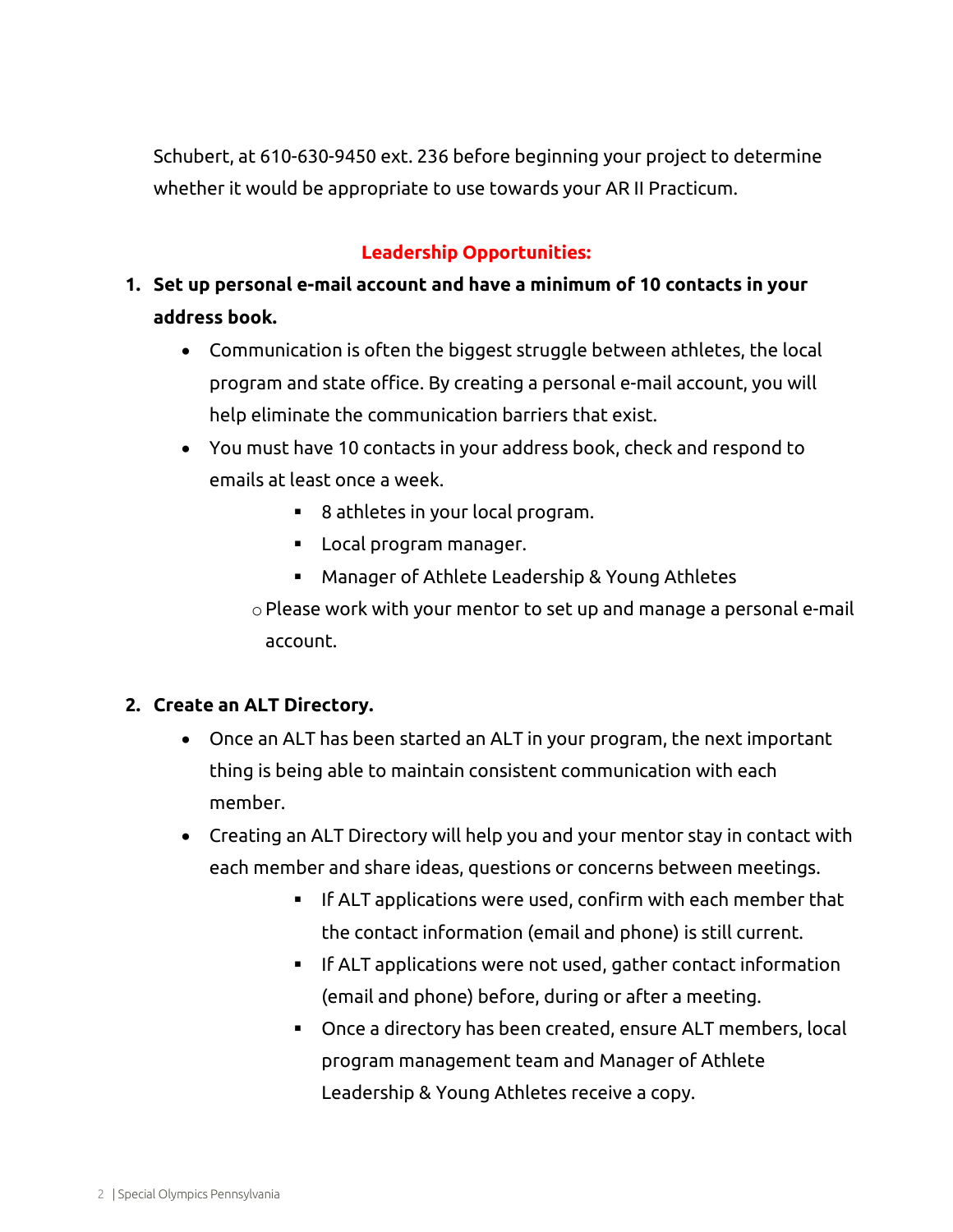oPlease work with your mentor and ALT members to collect contact information and put together a directory.

### **3. Lead ALT in project.**

- In addition to providing input, an ALT is expected to take on additional projects.
- With the support from the ALT Chair and members, you can lead a project. Some examples of projects can include, but are not limited to: fundraising, recruiting; etc.

oPlease discuss with your ALT Chair and members what projects they want to take part in and how to implement.

### **4. Chair an Athlete Leadership Team (ALT) for at least a full calendar year.**

- ALT is to be chaired by the Athlete Representative who serves on the management team.
	- oContact your local program manager for more information on this leadership opportunity.

# **5. Shadow on local management team (in a position other than an Athlete Representative).**

- ALT Chairs who have successfully served for at least a year have the ability to shadow a Management Team member in a position they're eventually interested in assuming.
	- oContact your local program manager for more information on this leadership opportunity.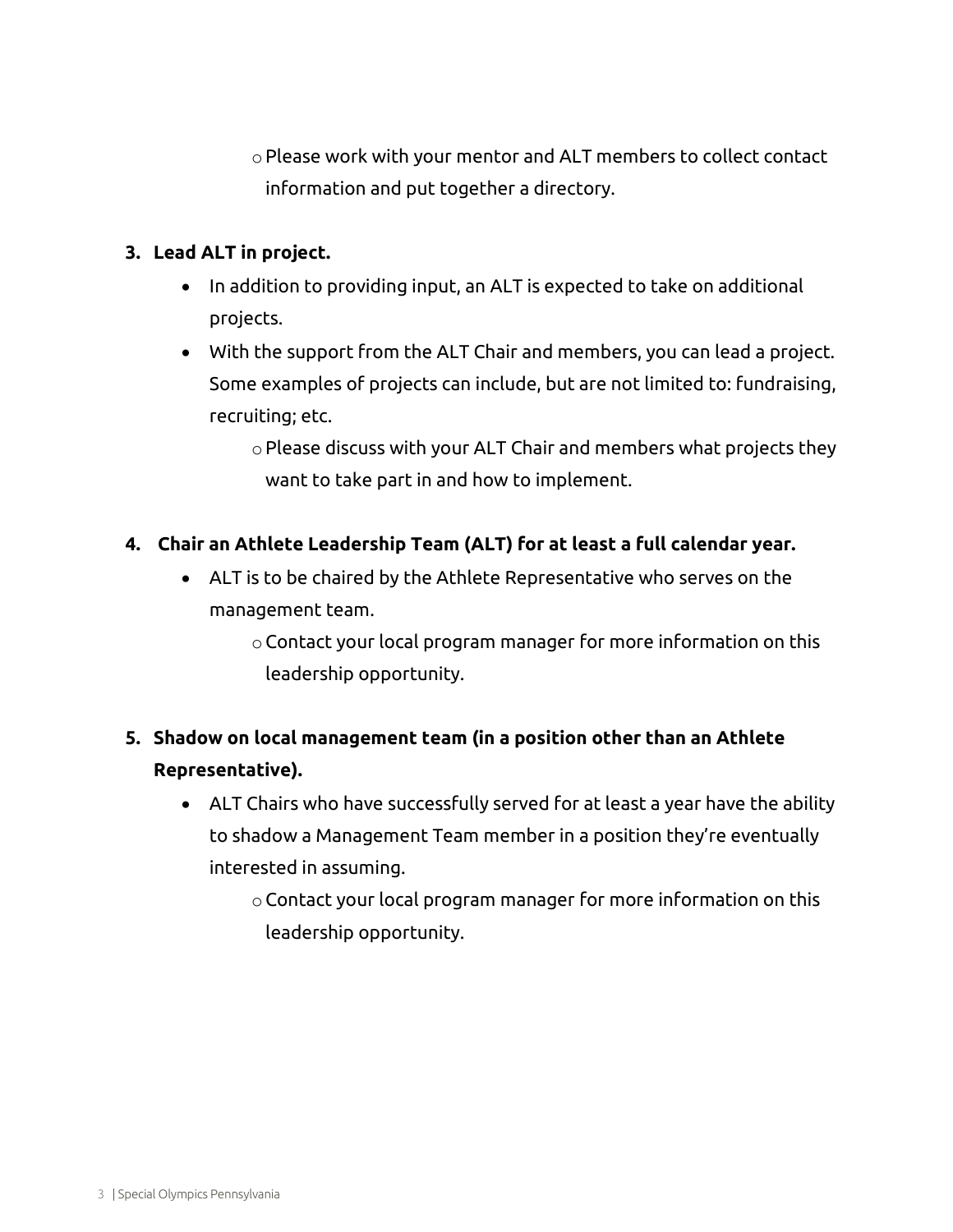# **6. Serve on local management team (in a position other than an Athlete Representative).**

- ALT Chairs who have successfully shadowed a Management Team member for at least a year are able to pursue that position.
	- oContact Athlete Leadership Coordinator and / or your local program manager for more information on this leadership opportunity.

# **7. Serve in a lead role on a Games Organizing Committee (GOC) for a local, invitational, sectional and/or state competition.**

- Athlete Representative who have successfully served as a GOC for a local, invitational, sectional and/or state competition, may pursue a lead role.
- Some examples of a lead role on a GOC can include, but are not limited to: serving as a co-chair for a sub-committee, serving as a co-event director; etc.
	- To learn about lead roles you can pursue on a local/invitational GOC, please contact your management team.
	- To learn about lead roles you can purse on sectional/state GOC, please contact the Competition Director for the following events:
- **West:** Contact Mike Ermer, Western Competition Director, at

[mermer@specialolympicspa.org.](mailto:mermer@specialolympicspa.org)

- o **Winter Games**
	- Seven Springs Resort, Seven Springs, PA
- o **Western Bowling Sectional**
	- **Erie, PA**
- o **Western Spring Sectional**
	- Carnegie Mellon University, Pittsburgh, PA
- o **Western Fall Sectional**
	- Slippery Rock University, Slippery Rock, PA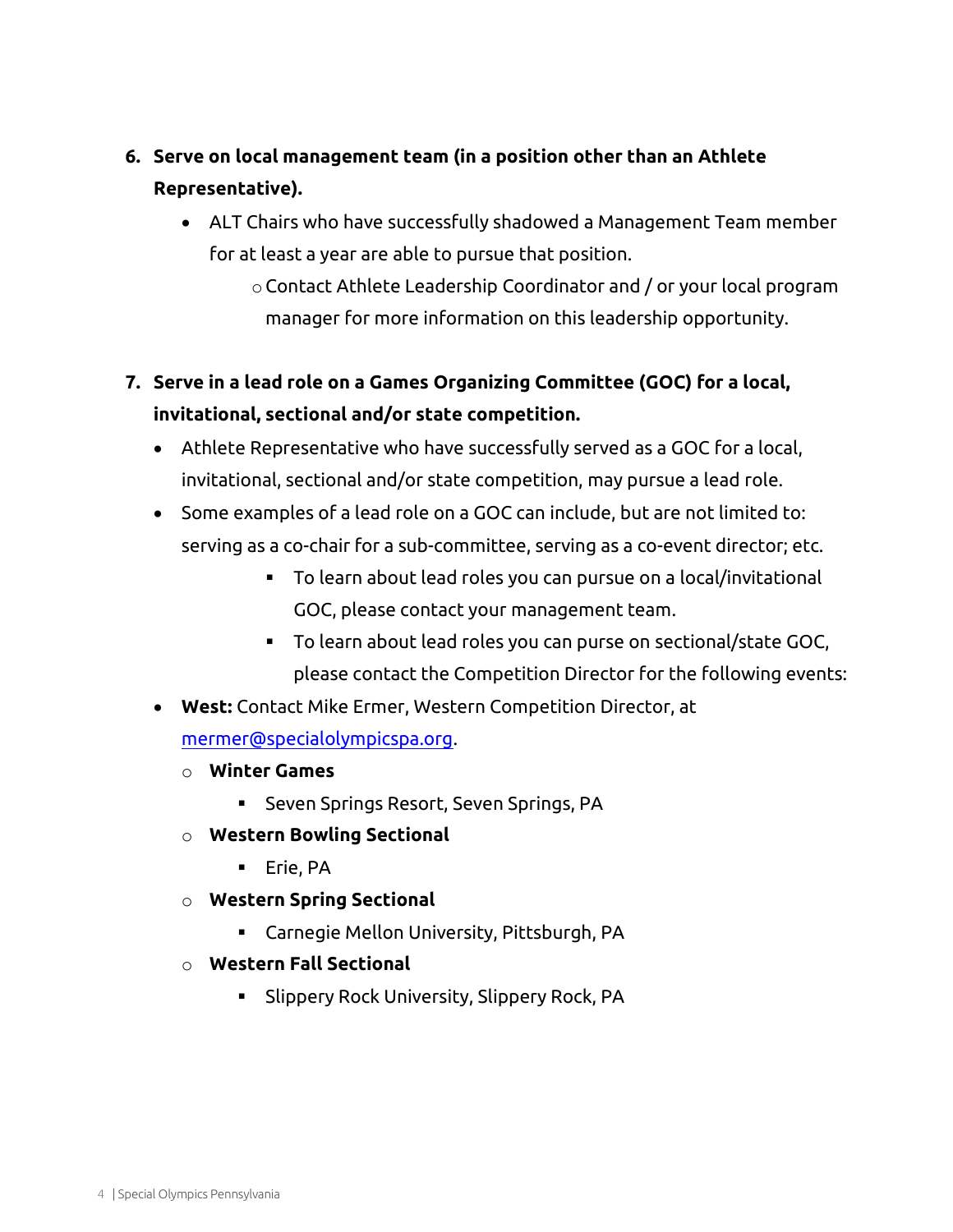- **Central:** Contact Senior Competition Director, Bruce Bach, at [bbach@specialolympicspa.org](mailto:bbach@specialolympicspa.org) for more information on these events.
	- o **Indoor Winter Games**
		- York, PA.
	- o **Central Bowling Sectional**
		- **Harrisburg, PA.**
	- o **Central Spring Sectional**
		- **Saint Francis University, Loretto PA.**
	- o **Summer Games**
		- Penn State University, State College, PA
	- o **Central Fall Sectional**
		- Juniata College, Huntingdon, PA
- **East:** Contact Senior Competition Director, Bruce Bach, at

[bbach@specialolympicspa.org](mailto:bbach@specialolympicspa.org) for more information on these events.

- o **Eastern Bowling Sectional:**
	- Allentown, PA.
- o **Eastern Spring Sectional:**
	- **EXECT** Kutztown University, Kutztown, PA
- o **Eastern Fall Sectional**
	- DeSales University, Allentown, PA
- o **Fall Festival**
	- Villanova University, Villanova, PA

### **8. \*Serving full term on the Regional Input Council (RIC).**

- Being elected to the RIC can serve towards completing the Athlete Representative I practicum.
- For Athlete Representative II, if you are elected and serve full term, you can use that towards your Athlete Representative II practicum.
- Starting in 2021, all RIC elections (minus the Chair and Vice-Chair positions) will be decided within the region outside of Athlete Congress.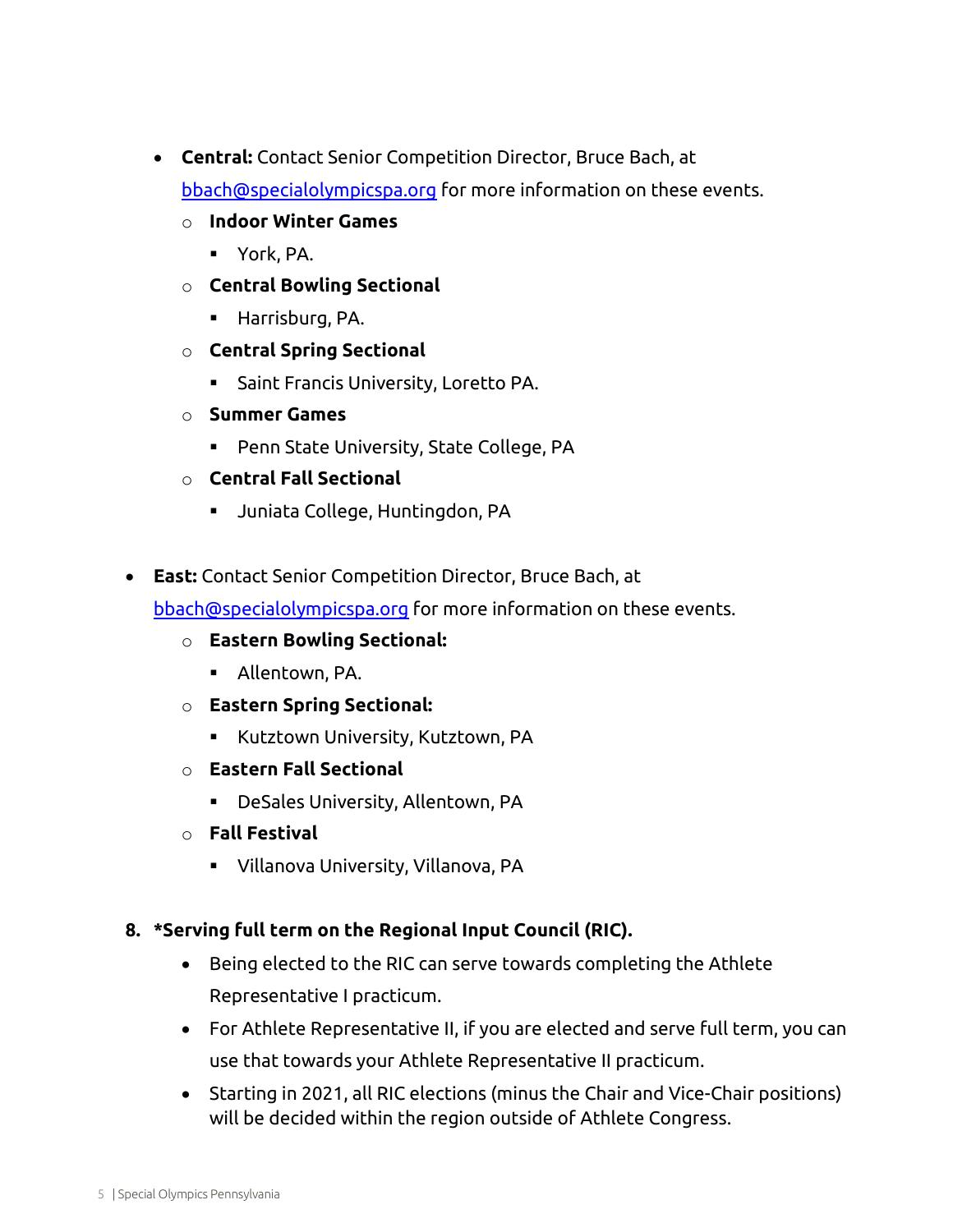oContact Manager of Athlete Leadership & Young Athletes for more information on this leadership opportunity.

### **9. \*Serving full term on the Regional Athlete Leadership Team.**

- As SOPA continues its state-wide re-organization, each region will be expected to have its own Regional Athlete Leadership Team.
- Each Local Program (which will eventually be referred to as a "Team") will still have its own Athlete Leadership Team.
	- oIn-turn, the Chair of each Athlete Leadership Team will serve as part of the Regional Athlete Leadership Team to improve communications between each Athlete Representative and their RIC Representative.
- Terms on the Regional Athlete Leadership Team will be decided internally.

### **10.\*Serving full term on the SOPA Board of Directors (BOD).**

- Being elected to the SOPA BOD can serve towards completing the Athlete Representative I practicum.
- For Athlete Representative II, if you are elected and serve full term on the SOPA BOD, you can use that towards your Athlete Representative II practicum.
	- oContact Athlete Leadership Coordinator for more information on this leadership opportunity.

### **11.State, National and International Athlete Leadership opportunities.**